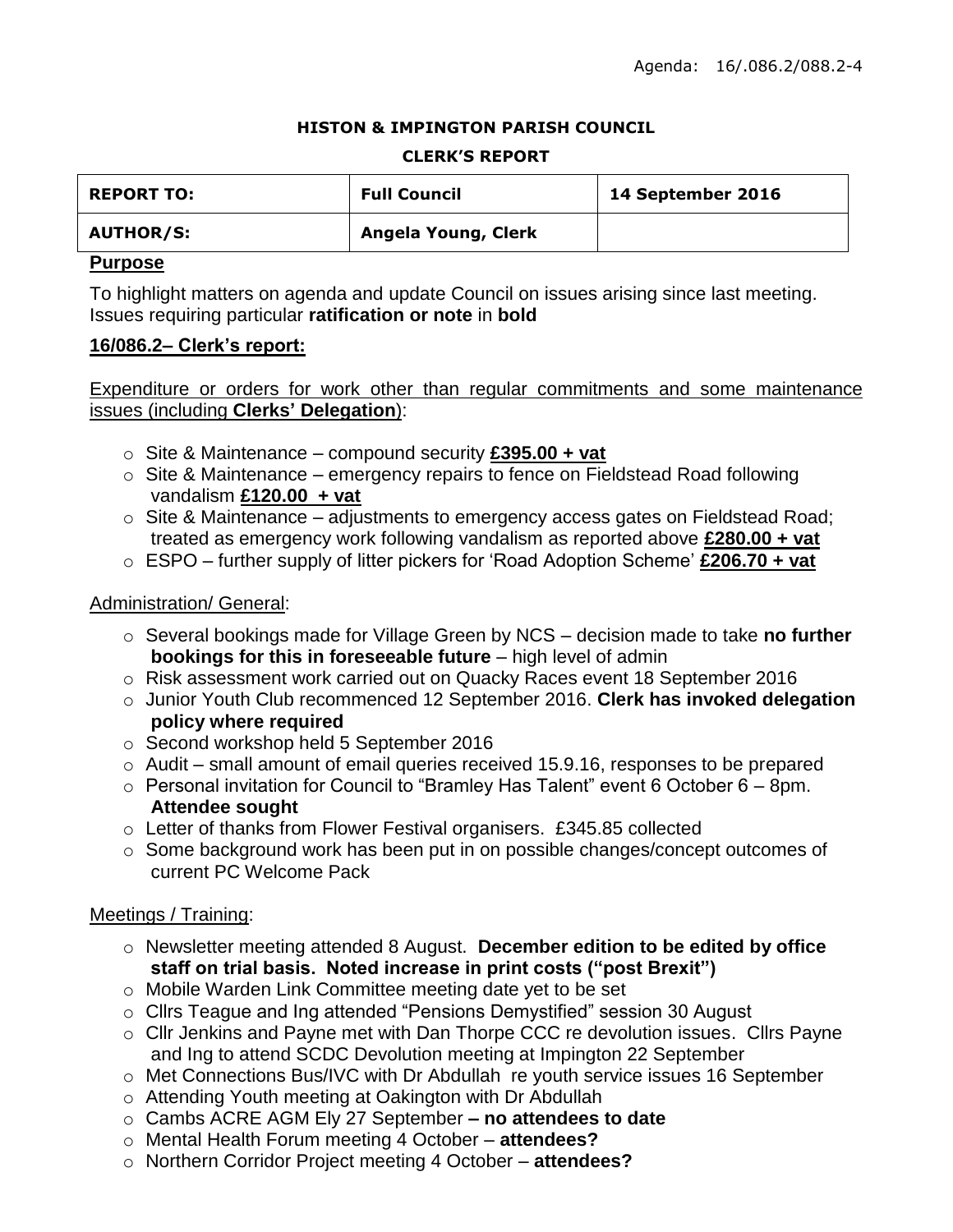- o SCDC Parish Planning Forum 10 October **attendees?**
- o Cllr Payne attending PSMA meeting Duxford 12 October
- o Training: 4 staff members attending Fire Marshall Course 12 October; Cllr Payne and Jean Newman attending Mental Health Champion Day (networking event) 17 October. National Conference costs Leicester 13 – 15 October £345 – **attending? Councillors please advise Clerk of your individual needs for training, if known**
- o CALC AGM Booked at Impington 15 December for early information

#### Staff matters and holiday/TOIL dates:

- o AY now routinely takes Wednesday as day off. LM continues to take Fridays. Both are subject to change if diary/workload dictates
- o CP on leave w/c 26 September
- o TS on leave w/c 3 October
- o **Please note clerk holiday dates in your diary if you are affected by attendance hours**
- $\circ$  CO normally now in parish office Tuesday Friday, with more limited hours Monday.
- o AC currently on sick leave. Youth work cover arrangements in place to Half Term
- o **Please let Clerk know your holiday dates** as this aids arrangements in the Council diary

Author: Angela Young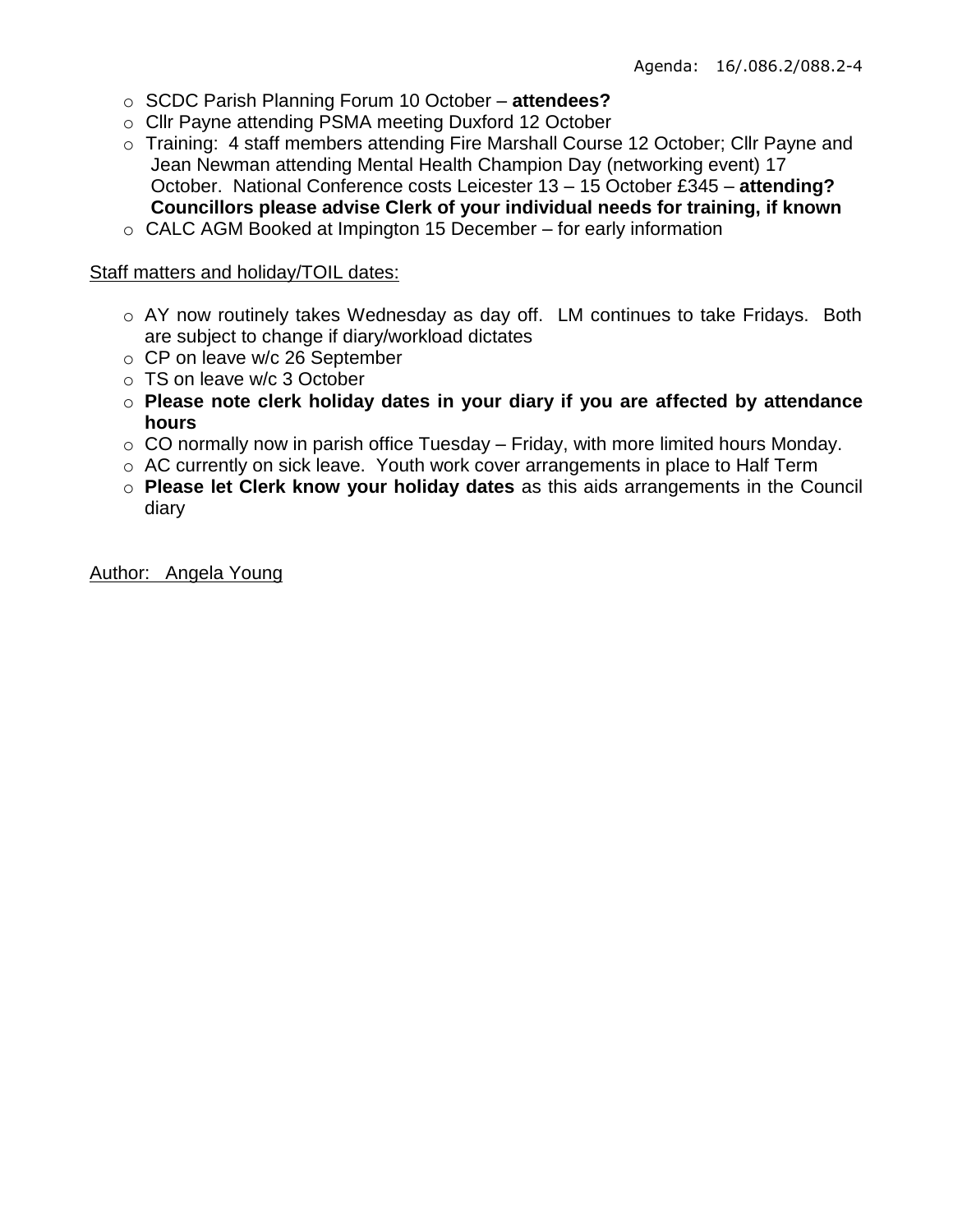#### **HISTON & IMPINGTON PARISH COUNCIL**

#### **FINANCE REPORT**

| <b>REPORT TO:</b> | <b>Full Council</b>                   | 14 September 2016 |
|-------------------|---------------------------------------|-------------------|
| <b>AUTHOR/S:</b>  | Lynda Marsh, Office<br><b>Manager</b> |                   |

# **Purpose**

To list accounts paid by delegated approval, and payment of outstanding accounts  $\circ$  Accounts paid by delegated approval – to note only:

| <b>Expenses paid</b>     |                                                    |            |        |           |
|--------------------------|----------------------------------------------------|------------|--------|-----------|
| by DDR                   |                                                    |            |        |           |
| <b>Beneficiary</b>       | Description                                        | <b>Net</b> | Vat    | Gross     |
| Barclaycard              | Office costs, uniform, play equipment spare parts, | 277.36     | 53.58  | 330.94    |
|                          | replacement locks and keys for MUGA / Hardcourt    |            |        |           |
| <b>Siemens Financial</b> | Copier rental                                      | 194.34     | 38.86  | 233.20    |
| London Fuel Ltd          | Unleaded fuel                                      | 10.32      | 2.06   | 12.38     |
| PHS Group                | 'Duty of Care' annual waste disposal certificate   | 73.40      | 14.68  | 88.08     |
| Copy IT (Sharp)          | Copier reading                                     | 49.08      | 9.81   | 58.89     |
| Public<br>Works          | Pavilion Ioan payment 22 of 50; Completion Loan    | 12,323.02  |        | 12,323.02 |
| Loans                    | payment 20 of 48                                   |            |        |           |
| <b>British Telecom</b>   | Phone and broadband                                | 219.31     | 43.86  | 263.17    |
| <b>Total</b>             |                                                    | 13,146.83  | 162.85 | 13,309.68 |

# **Accounts for approval:**

| <b>Expenses paid by</b><br><b>BACS</b> |                                                                |            |          |           |
|----------------------------------------|----------------------------------------------------------------|------------|----------|-----------|
| <b>Beneficiary</b>                     | Description                                                    | <b>Net</b> | Vat      | Gross     |
| Roger Hovells                          | <b>Office Cleaning</b>                                         | 30.00      |          | 30.00     |
| Landlord Lunchbox                      | Youth - HFC lounge hire (staff)                                | 60.00      |          | 60.00     |
| Getmapping plc                         | Parish On-line annual subs                                     | 70.00      | 14.00    | 84.00     |
| Sutcliffe Play                         | Play equipment spare parts                                     | 273.48     | 54.69    | 328.17    |
| L M Dewar                              | Pavilion cleaning / maintenance (July)                         | 376.11     |          | 376.11    |
| <b>ESPO</b>                            | Litter pickers, office supplies                                | 316.59     | 63.34    | 379.93    |
| Cambs County Cnl                       | Youth Club & Bar sessional workers                             | 696.03     | 139.20   | 835.23    |
| <b>Fleet Ltd</b>                       | Line Marker, pitchmarker (150 ltr)                             | 866.80     | 173.36   | 1,040.16  |
| Site & Maintenance                     | Adjust gate play area The Green, emergency                     | 887.00     | 177.40   | 1,064.40  |
|                                        | repairs to fence, adjust emergency gates,<br>compound security |            |          |           |
| Enventure Research                     | N/Plan Engagement: Quantatitive Research 50%                   | 2,300.00   | 460.00   | 2,760.00  |
| Enventure Research                     | N/Plan Consultation: Quantatitive Research 50%                 | 4,122.50   | 824.50   | 4,947.00  |
| M6 Administration                      | Wages, NI and pension                                          | 13,504.09  |          | 13504.09  |
|                                        | Rec Groundsman expenses                                        | 25.53      |          | 25.53     |
| <b>ESPO</b>                            | Replacement brushes for boot cleaner (MUGA)                    | 45.00      | 9.00     | 54.00     |
| <b>SD GroundsCare Ltd</b>              | Cricket renovation grass seed                                  | 240.95     | 1.99     | 242.94    |
| <b>Buchans Landscape</b>               | <b>Grasscutting August</b>                                     | 1,928.39   | 385.67   | 2,314.06  |
| <b>Total</b>                           |                                                                | 25,742.47  | 2,303.15 | 28,045.62 |

| <b>Expenses paid</b> |                                |            |       |        |
|----------------------|--------------------------------|------------|-------|--------|
| by cheque            |                                |            |       |        |
| <b>Beneficiary</b>   | Description                    | <b>Net</b> | Vat   | Gross  |
| AJ Scambler &        | Repairs to 'Power roll' roller | 232.50     | 46.50 | 279.00 |
| Sons Ltd             |                                |            |       |        |
| Petty Cash           | Refreshments, Big Tidy Up      | 29.15      |       | 29.15  |
| Total                |                                | 261.65     | 46.50 | 569.80 |